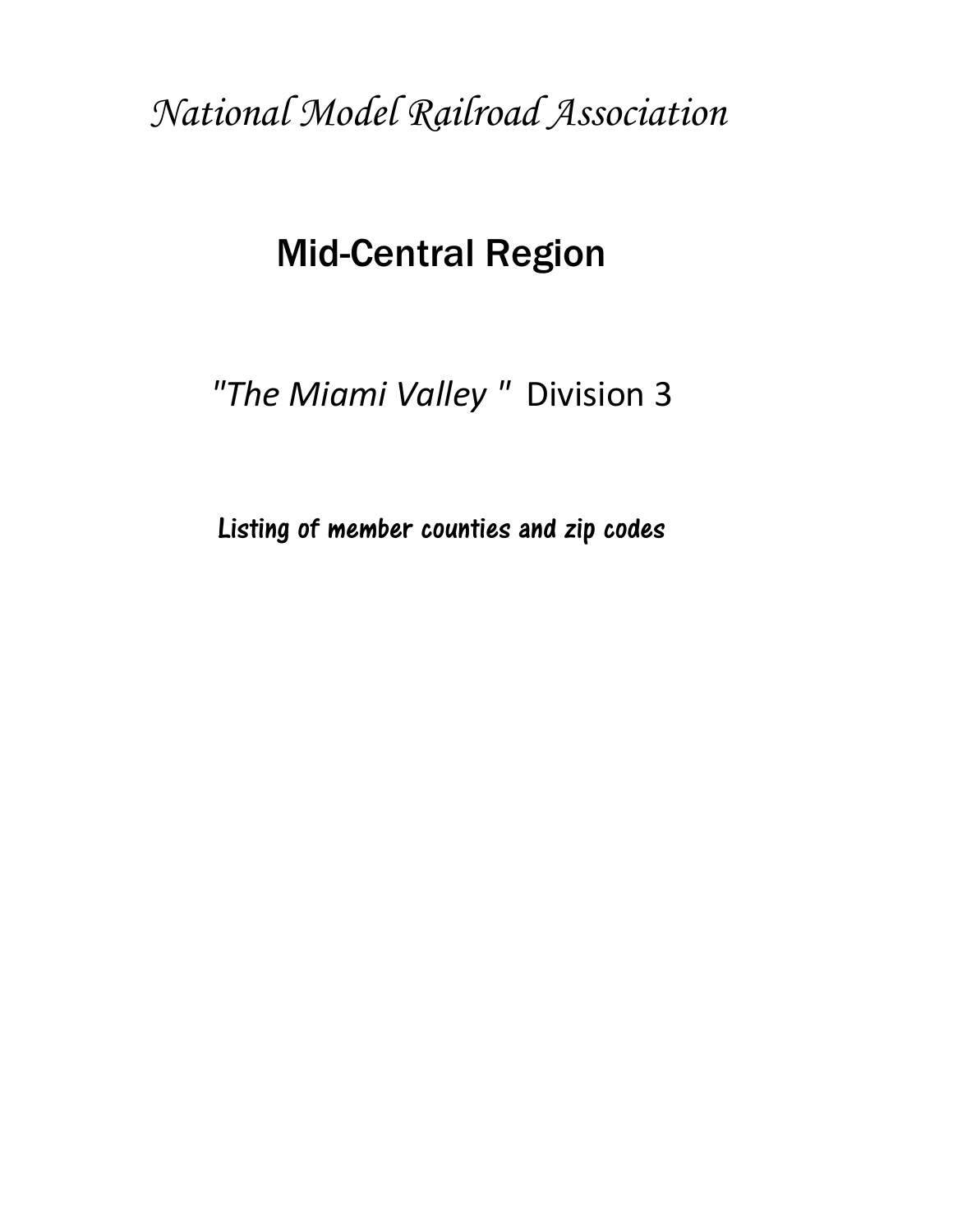| County    | Zip Code | County | <b>Zip Code</b> | $\bullet$ ( $\circ$ y county)<br>County | <b>Zip Code</b> | County | <b>Zip Code</b> |
|-----------|----------|--------|-----------------|-----------------------------------------|-----------------|--------|-----------------|
| Champaign | 43037    | Darke  | 45352           | Miami                                   | 45318           | Preble | 45003           |
| Champaign | 43044    | Darke  | 45358           | Miami                                   | 45322           | Preble | 45042           |
| Champaign | 43060    | Darke  | 45362           | Miami                                   | 45324           | Preble | 45056           |
| Champaign | 43070    | Darke  | 45380           | Miami                                   | 45326           | Preble | 45064           |
| Champaign | 43072    | Darke  | 45382           | Miami                                   | 45337           | Preble | 45304           |
| Champaign | 43078    | Darke  | 45388           | Miami                                   | 45344           | Preble | 45311           |
| Champaign | 43084    | Darke  | 45390           | Miami                                   | 45356           | Preble | 45320           |
| Champaign | 43309    | Darke  | 45846           | Miami                                   | 45359           | Preble | 45321           |
| Champaign | 43318    | Darke  | 45860           | Miami                                   | 45363           | Preble | 45325           |
| Champaign | 43343    | Darke  | 45883           | Miami                                   | 45365           | Preble | 45327           |
| Champaign | 43357    | Greene | 43160           | Miami                                   | 45371           | Preble | 45330           |
| Champaign | 45312    | Greene | 45068           | Miami                                   | 45373           | Preble | 45338           |
| Champaign | 45317    | Greene | 45166           | Miami                                   | 45383           | Preble | 45347           |
| Champaign | 45344    | Greene | 45169           | Montgomery                              | 45309           | Preble | 45381           |
| Champaign | 45389    | Greene | 45305           | Montgomery                              | 45322           | Preble | 45382           |
| Champaign | 45502    | Greene | 45314           | Montgomery                              | 45325           | Shelby | 43343           |
| Clark     | 43010    | Greene | 45324           | Montgomery                              | 45327           | Shelby | 45306           |
| Clark     | 43078    | Greene | 45335           | Montgomery                              | 45342           | Shelby | 45317           |
| Clark     | 43140    | Greene | 45370           | Montgomery                              | 45345           | Shelby | 45318           |
| Clark     | 43153    | Greene | 45385           | Montgomery                              | 45371           | Shelby | 45333           |
| Clark     | 45319    | Greene | 45387           | Montgomery                              | 45377           | Shelby | 45334           |
| Clark     | 45323    | Greene | 45430           | Montgomery                              | 45381           | Shelby | 45340           |
| Clark     | 45341    | Greene | 45431           | Montgomery                              | 45403           | Shelby | 45353           |
| Clark     | 45344    | Greene | 45432           | Montgomery                              | 45404           | Shelby | 45356           |
| Clark     | 45349    | Greene | 45433           | Montgomery                              | 45405           | Shelby | 45360           |
| Clark     | 45368    | Greene | 45434           | Montgomery                              | 45409           | Shelby | 45363           |
| Clark     | 45369    | Greene | 45440           | Montgomery                              | 45410           | Shelby | 45365           |
| Clark     | 45372    | Mercer | 45310           | Montgomery                              | 45413           | Shelby | 45380           |
| Clark     | 45387    | Mercer | 45388           | Montgomery                              | 45414           | Shelby | 45388           |
| Clark     | 45502    | Mercer | 45822           | Montgomery                              | 45415           | Shelby | 45845           |
| Clark     | 45503    | Mercer | 45828           | Montgomery                              | 45417           | Shelby | 45865           |
| Clark     | 45504    | Mercer | 45845           | Montgomery                              | 45418           | Shelby | 45869           |
| Clark     | 45505    | Mercer | 45846           | Montgomery                              | 45419           | Shelby | 45871           |
| Clark     | 45506    | Mercer | 45860           | Montgomery                              | 45420           | Shelby | 45895           |
| Darke     | 45303    | Mercer | 45862           | Montgomery                              | 45424           |        |                 |
| Darke     | 45304    | Mercer | 45866           | Montgomery                              | 45426           |        |                 |
| Darke     | 45310    | Mercer | 45882           | Montgomery                              | 45429           |        |                 |
| Darke     | 45328    | Mercer | 45883           | Montgomery                              | 45430           |        |                 |
| Darke     | 45331    | Mercer | 45887           | Montgomery                              | 45431           |        |                 |
| Darke     | 45337    | Mercer | 45894           | Montgomery                              | 45432           |        |                 |
| Darke     | 45346    | Mercer | 45898           | Montgomery                              | 45433           |        |                 |
| Darke     | 45347    | Miami  | 45308           | Montgomery                              | 45440           |        |                 |
| Darke     | 45348    | Miami  | 45312           | Montgomery                              | 45458           |        |                 |
| Darke     | 45351    | Miami  | 45317           | Montgomery                              | 45459           |        |                 |

#### Ohio (by county)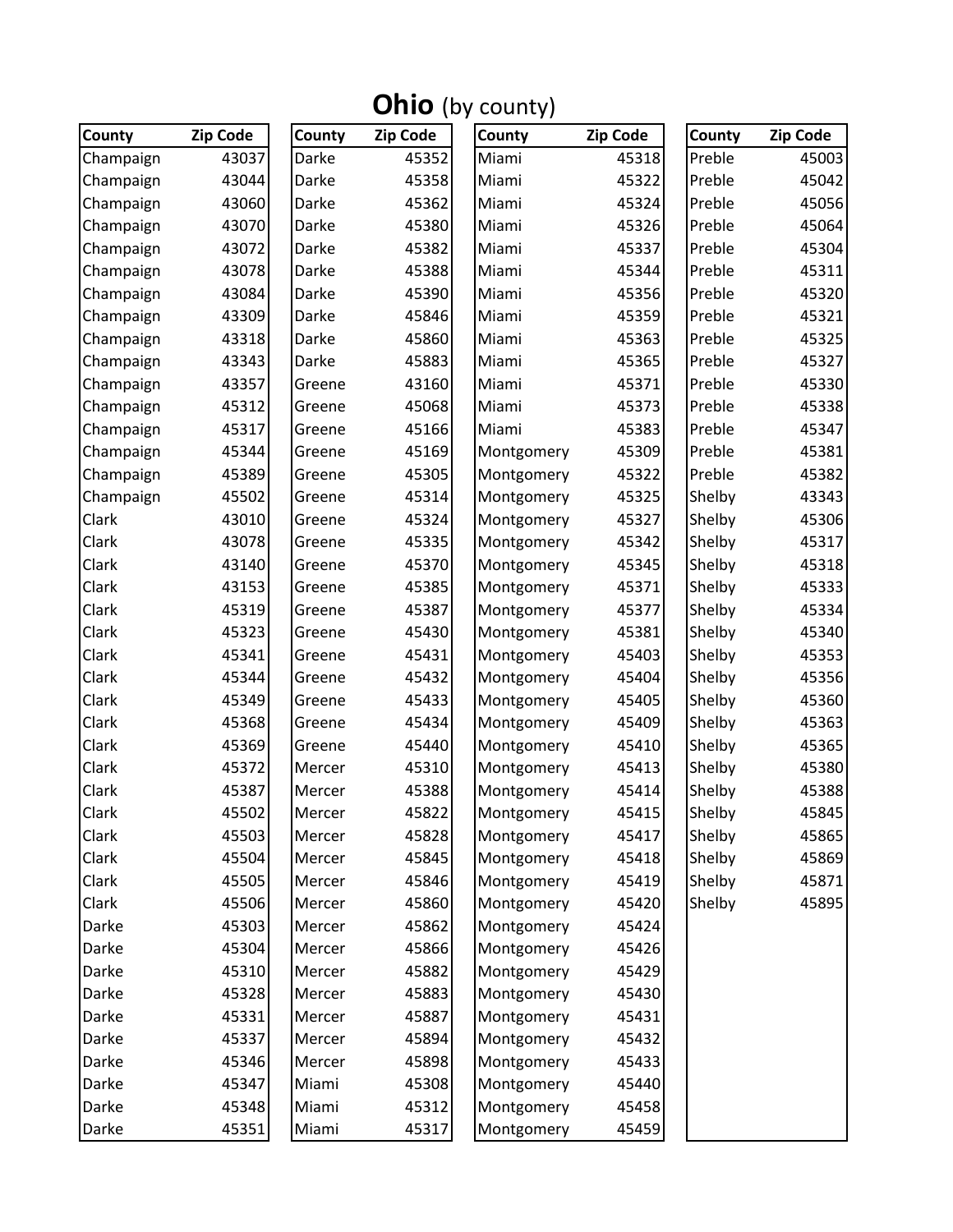#### Indiana (by county)

| County    | Zip Code | County     | Zip Code | County | Zip Code | County | Zip Code |
|-----------|----------|------------|----------|--------|----------|--------|----------|
| Adams     | 46711    | Henry      | 47302    | Rush   | 46155    | Wells  | 46792    |
| Adams     | 46714    | Henry      | 47327    | Rush   | 46156    | Wells  | 47326    |
| Adams     | 46731    | Henry      | 47334    | Rush   | 46173    | Wells  | 47359    |
| Adams     | 46733    | Henry      | 47346    | Rush   | 46182    |        |          |
| Adams     | 46740    | Henry      | 47352    | Rush   | 47352    |        |          |
| Adams     | 46772    | Henry      | 47356    | Union  | 47010    |        |          |
| Adams     | 46773    | Henry      | 47360    | Union  | 47325    |        |          |
| Adams     | 46777    | Henry      | 47362    | Union  | 47353    |        |          |
| Adams     | 47326    | Henry      | 47384    | Union  | 47374    |        |          |
| Blackford | 46938    | Henry      | 47385    | Wabash | 46911    |        |          |
| Blackford | 46953    | Henry      | 47386    | Wabash | 46926    |        |          |
| Blackford | 46989    | Henry      | 47387    | Wabash | 46940    |        |          |
| Blackford | 47303    | Huntington | 46702    | Wabash | 46941    |        |          |
| Blackford | 47336    | Huntington | 46725    | Wabash | 46943    |        |          |
| Blackford | 47338    | Huntington | 46750    | Wabash | 46962    |        |          |
| Blackford | 47359    | Huntington | 46770    | Wabash | 46970    |        |          |
| Fayette   | 46127    | Huntington | 46783    | Wabash | 46974    |        |          |
| Fayette   | 46133    | Huntington | 46792    | Wabash | 46982    |        |          |
| Fayette   | 47024    | Huntington | 46940    | Wabash | 46984    |        |          |
| Fayette   | 47325    | Huntington | 46952    | Wabash | 46990    |        |          |
| Fayette   | 47327    | Huntington | 46962    | Wabash | 46992    |        |          |
| Fayette   | 47333    | Huntington | 46991    | Wayne  | 47327    |        |          |
| Fayette   | 47357    | Jay        | 47326    | Wayne  | 47330    |        |          |
| Grant     | 46036    | Jay        | 47336    | Wayne  | 47331    |        |          |
| Grant     | 46070    | Jay        | 47369    | Wayne  | 47341    |        |          |
| Grant     | 46691    | Jay        | 47371    | Wayne  | 47345    |        |          |
| Grant     | 46916    | Jay        | 47373    | Wayne  | 47346    |        |          |
| Grant     | 46919    | Jay        | 47380    | Wayne  | 47354    |        |          |
| Grant     | 46928    | Jay        | 47390    | Wayne  | 47355    |        |          |
| Grant     | 46930    | Randolph   | 47320    | Wayne  | 47357    |        |          |
| Grant     | 46933    | Randolph   | 47340    | Wayne  | 47358    |        |          |
| Grant     | 46938    | Randolph   | 47354    | Wayne  | 47360    |        |          |
| Grant     | 46940    | Randolph   | 47355    | Wayne  | 47374    |        |          |
| Grant     | 46952    | Randolph   | 47358    | Wayne  | 47393    |        |          |
| Grant     | 46952    | Randolph   | 47368    | Wells  | 46714    |        |          |
| Grant     | 46953    | Randolph   | 47373    | Wells  | 46731    |        |          |
| Grant     | 46957    | Randolph   | 47380    | Wells  | 46740    |        |          |
| Grant     | 46986    | Randolph   | 47390    | Wells  | 46750    |        |          |
| Grant     | 46987    | Randolph   | 47393    | Wells  | 46752    |        |          |
| Grant     | 46989    | Randolph   | 47394    | Wells  | 46759    |        |          |
| Grant     | 46991    | Rush       | 46104    | Wells  | 46766    |        |          |
| Grant     | 47342    | Rush       | 46115    | Wells  | 46770    |        |          |
| Henry     | 46056    | Rush       | 46127    | Wells  | 46777    |        |          |
| Henry     | 46117    | Rush       | 46133    | Wells  | 46781    |        |          |
| Henry     | 46148    | Rush       | 46146    | Wells  | 46783    |        |          |
| Henry     | 46186    | Rush       | 46148    | Wells  | 46791    |        |          |

| County | Zip Code |
|--------|----------|
| Wells  | 46792    |
| Wells  | 47326    |
| Wells  | 47359    |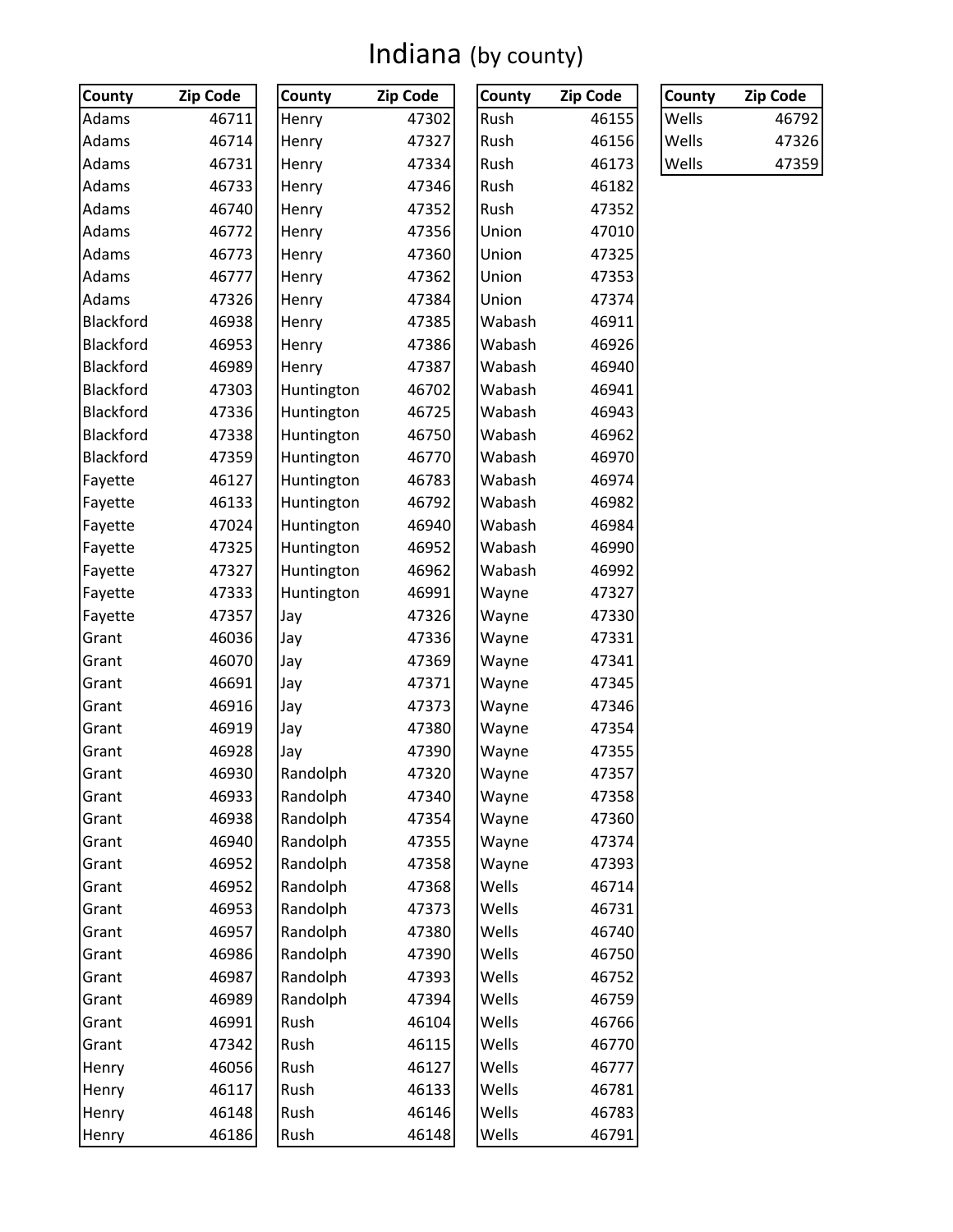### Ohio(by Zip Code)

| Zip Code County |                  | County     | County | Zip Code    | County           | County     | County |
|-----------------|------------------|------------|--------|-------------|------------------|------------|--------|
| 43010 Clark     |                  |            |        |             | 45333 Shelby     |            |        |
|                 | 43037 Champaign  |            |        |             | 45334 Shelby     |            |        |
|                 | 43044 Champaign  |            |        |             | 45335 Greene     |            |        |
|                 | 43060 Champaign  |            |        | 45337 Darke |                  | Miami      |        |
|                 | 43070 Champaign  |            |        |             | 45338 Preble     |            |        |
|                 | 43072 Champaign  |            |        |             | 45340 Shelby     |            |        |
|                 | 43078 Champaign  | Clark      |        | 45341 Clark |                  |            |        |
|                 | 43084 Champaign  |            |        |             | 45342 Montgomery |            |        |
| 43140 Clark     |                  |            |        |             | 45344 Champaign  | Clark      | Miami  |
| 43153 Clark     |                  |            |        |             | 45345 Montgomery |            |        |
|                 | 43160 Greene     |            |        | 45346 Darke |                  |            |        |
|                 | 43309 Champaign  |            |        | 45347 Darke |                  | Preble     |        |
|                 | 43318 Champaign  |            |        | 45348 Darke |                  |            |        |
|                 | 43343 Champaign  | Shelby     |        | 45349 Clark |                  |            |        |
|                 | 43357 Champaign  |            |        | 45351 Darke |                  |            |        |
|                 | 45003 Preble     |            |        | 45352 Darke |                  |            |        |
|                 | 45042 Preble     |            |        |             | 45353 Shelby     |            |        |
|                 | 45056 Preble     |            |        |             | 45356 Miami      |            |        |
|                 | 45064 Preble     |            |        |             | 45356 Shelby     | Darke      |        |
|                 | 45068 Greene     |            |        |             | 45359 Miami      |            |        |
|                 | 45166 Greene     |            |        |             | 45360 Shelby     |            |        |
|                 | 45169 Greene     |            |        | 45362 Darke |                  |            |        |
| 45303 Darke     |                  |            |        |             | 45363 Miami      |            |        |
| 45304 Darke     |                  | Preble     |        |             | 45363 Shelby     |            |        |
|                 | 45305 Greene     |            |        |             | 45365 Miami      | Shelby     |        |
|                 | 45306 Shelby     |            |        | 45368 Clark |                  |            |        |
|                 | 45308 Miami      |            |        | 45369 Clark |                  |            |        |
|                 | 45309 Montgomery |            |        |             | 45370 Greene     |            |        |
| 45310 Darke     |                  | Mercer     |        |             | 45371 Miami      | Montgomery |        |
|                 | 45311 Preble     |            |        | 45372 Clark |                  |            |        |
|                 | 45312 Champaign  | Miami      |        |             | 45373 Miami      |            |        |
|                 | 45314 Greene     |            |        |             | 45377 Montgomery |            |        |
|                 | 45317 Champaign  | Miami      | Shelby | 45380 Darke |                  | Shelby     |        |
|                 | 45318 Miami      | Shelby     |        |             | 45381 Montgomery | Preble     |        |
| 45319 Clark     |                  |            |        |             | 45382 Darke      | Preble     |        |
|                 | 45320 Preble     |            |        |             | 45383 Miami      |            |        |
|                 | 45321 Preble     |            |        |             | 45385 Greene     |            |        |
|                 | 45322 Miami      | Montgomery |        | 45387 Clark |                  | Greene     |        |
| 45323 Clark     |                  |            |        | 45388 Darke |                  | Mercer     | Shelby |
|                 | 45324 Greene     | Miami      |        |             | 45389 Champaign  |            |        |
|                 | 45325 Montgomery | Preble     |        | 45390 Darke |                  |            |        |
|                 | 45326 Miami      |            |        |             | 45403 Montgomery |            |        |
|                 | 45327 Montgomery | Preble     |        |             | 45404 Montgomery |            |        |
| 45328 Darke     |                  |            |        |             | 45405 Montgomery |            |        |
|                 | 45330 Preble     |            |        |             | 45409 Montgomery |            |        |
| 45331 Darke     |                  |            |        |             | 45410 Montgomery |            |        |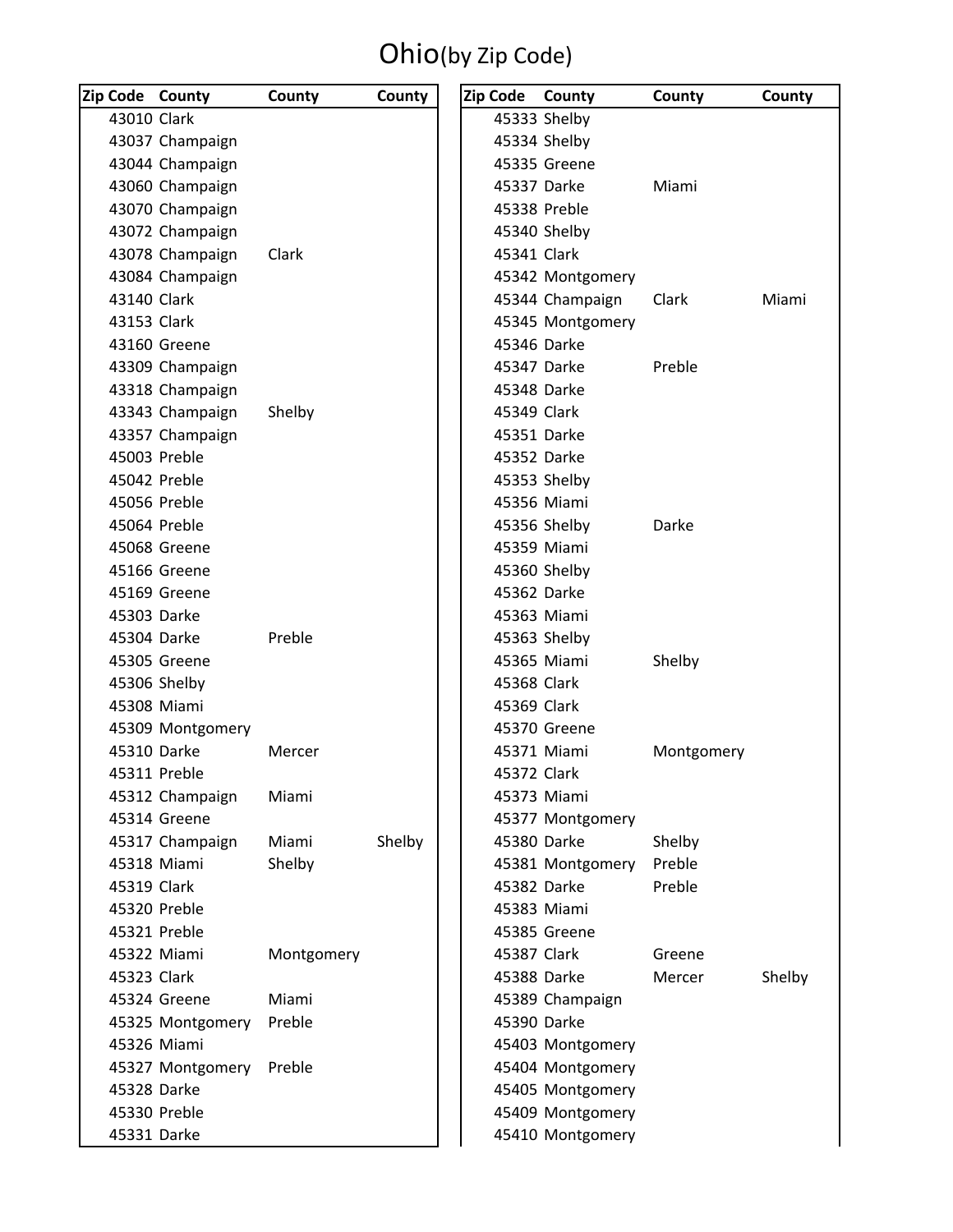### Ohio(by Zip Code)

|             | Zip Code County       | County     | County |
|-------------|-----------------------|------------|--------|
|             | 45413 Montgomery      |            |        |
|             | 45414 Montgomery      |            |        |
|             | 45415 Montgomery      |            |        |
|             | 45417 Montgomery      |            |        |
|             | 45418 Montgomery      |            |        |
|             | 45419 Montgomery      |            |        |
|             | 45420 Montgomery      |            |        |
|             | 45424 Montgomery      |            |        |
|             | 45426 Montgomery      |            |        |
|             | 45429 Montgomery      |            |        |
|             | 45430 Greene          | Montgomery |        |
|             | 45431 Greene          | Montgomery |        |
|             | 45432 Greene          | Montgomery |        |
|             | 45433 Greene          | Montgomery |        |
|             | 45434 Greene          |            |        |
|             | 45440 Greene          |            |        |
|             | 45440 Montgomery      |            |        |
|             | 45458 Montgomery      |            |        |
|             | 45459 Montgomery      |            |        |
|             | 45502 Champaign Clark |            |        |
| 45503 Clark |                       |            |        |
| 45504 Clark |                       |            |        |
| 45505 Clark |                       |            |        |
| 45506 Clark |                       |            |        |
|             | 45822 Mercer          |            |        |
|             | 45828 Mercer          |            |        |
|             | 45845 Mercer          | Shelby     |        |
| 45846 Darke |                       |            |        |
|             | 45846 Mercer          |            |        |
| 45860 Darke |                       | Mercer     |        |
|             | 45862 Mercer          |            |        |
|             | 45865 Shelby          |            |        |
|             | 45866 Mercer          |            |        |
|             | 45869 Shelby          |            |        |
|             | 45871 Shelby          |            |        |
|             | 45882 Mercer          |            |        |
| 45883 Darke |                       | Mercer     |        |
|             | 45887 Mercer          |            |        |
|             | 45894 Mercer          |            |        |
|             | 45895 Shelby          |            |        |
|             | 45898 Mercer          |            |        |
|             |                       |            |        |
|             |                       |            |        |
|             |                       |            |        |
|             |                       |            |        |
|             |                       |            |        |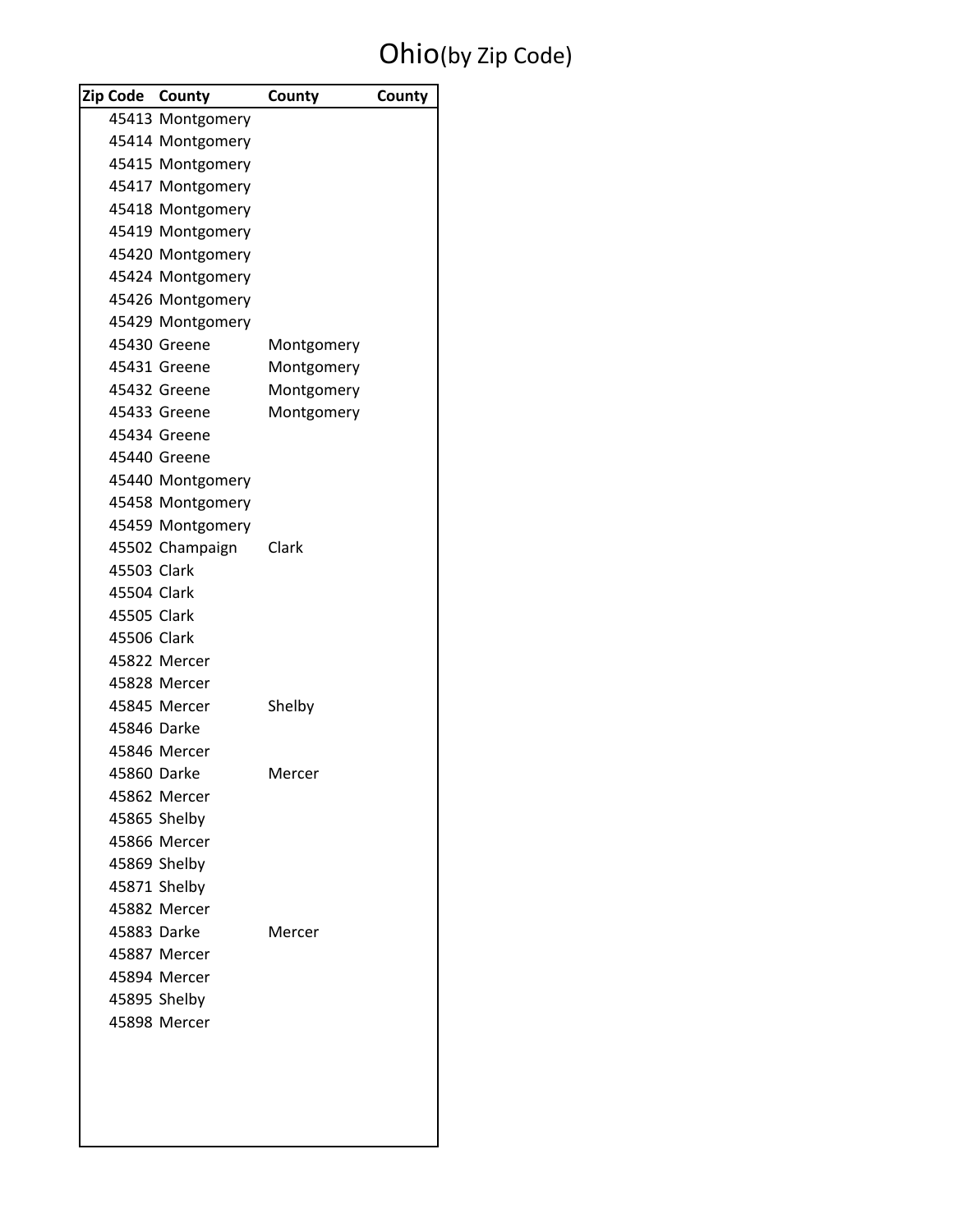## Indiana(by Zip Code)

| Zip Code County |                            | County      | Zip Code County |                              | County     | County |
|-----------------|----------------------------|-------------|-----------------|------------------------------|------------|--------|
|                 | 46036 Grant                |             |                 | 46940 Wabash                 |            |        |
|                 | 46056 Henry                |             |                 | 46941 Wabash                 |            |        |
|                 | 46070 Grant                |             |                 | 46943 Wabash                 |            |        |
| 46104 Rush      |                            |             | 46952 Grant     |                              | Huntington |        |
| 46115 Rush      |                            |             |                 | 46953 Blackford              |            |        |
|                 | 46117 Henry                |             | 46953 Grant     |                              |            |        |
|                 | 46127 Fayette              | Rush        | 46957 Grant     |                              |            |        |
|                 | 46133 Fayette              |             |                 | 46962 Huntington             |            |        |
| 46133 Rush      |                            |             |                 | 46962 Wabash                 |            |        |
| 46146 Rush      |                            |             |                 | 46970 Wabash                 |            |        |
|                 | 46148 Henry                | <b>Rush</b> |                 | 46974 Wabash                 |            |        |
| 46155 Rush      |                            |             |                 | 46982 Wabash                 |            |        |
| 46156 Rush      |                            |             |                 | 46984 Wabash                 |            |        |
| 46173 Rush      |                            |             | 46986 Grant     |                              |            |        |
| 46182 Rush      |                            |             | 46987 Grant     |                              |            |        |
|                 | 46186 Henry                |             |                 | 46989 Blackford              | Grant      |        |
|                 | 46691 Grant                |             |                 | 46990 Wabash                 |            |        |
|                 | 46702 Huntington           |             | 46991 Grant     |                              | Huntington |        |
|                 | 46711 Adams                |             |                 | 46992 Wabash                 |            |        |
|                 | 46714 Adams                | Wells       |                 | 47010 Union                  |            |        |
|                 | 46725 Huntington           |             |                 | 47024 Fayette                |            |        |
|                 | 46731 Adams                | Wells       |                 | 47302 Henry                  |            |        |
|                 | 46733 Adams                |             |                 | 47303 Blackford              |            |        |
|                 | 46740 Adams                | Wells       |                 | 47320 Randolph               |            |        |
|                 | 46750 Huntington           |             |                 | 47325 Fayette                | Union      |        |
|                 | 46750 Wells                |             |                 | 47326 Adams                  | Jay        | Wells  |
|                 | 46752 Wells                |             |                 | 47327 Fayette                | Henry      |        |
|                 | 46759 Wells                |             |                 | 47327 Wayne                  |            |        |
|                 | 46766 Wells                |             |                 | 47330 Wayne                  |            |        |
|                 | 46770 Huntington           | Wells       |                 | 47331 Wayne                  |            |        |
|                 | 46772 Adams<br>46773 Adams |             |                 | 47333 Fayette<br>47334 Henry |            |        |
|                 | 46777 Adams                | Wells       |                 | 47336 Blackford              | Jay        |        |
|                 | 46781 Wells                |             |                 | 47338 Blackford              |            |        |
|                 | 46783 Huntington           | Wells       |                 | 47340 Randolph               |            |        |
|                 | 46791 Wells                |             |                 | 47341 Wayne                  |            |        |
|                 | 46792 Huntington           | Wells       | 47342 Grant     |                              |            |        |
|                 | 46911 Wabash               |             |                 | 47345 Wayne                  |            |        |
|                 | 46916 Grant                | Grant       |                 | 47346 Henry                  | Wayne      |        |
|                 | 46926 Wabash               |             |                 | 47352 Henry                  |            |        |
|                 | 46928 Grant                |             | 47352 Rush      |                              |            |        |
|                 | 46930 Grant                |             |                 | 47353 Union                  |            |        |
|                 | 46933 Grant                |             |                 | 47354 Randolph Wayne         |            |        |
|                 | 46938 Blackford            | Grant       |                 | 47355 Randolph               |            |        |
|                 | 46940 Grant                |             |                 | 47355 Wayne                  |            |        |
|                 | 46940 Huntington           |             |                 | 47356 Henry                  |            |        |